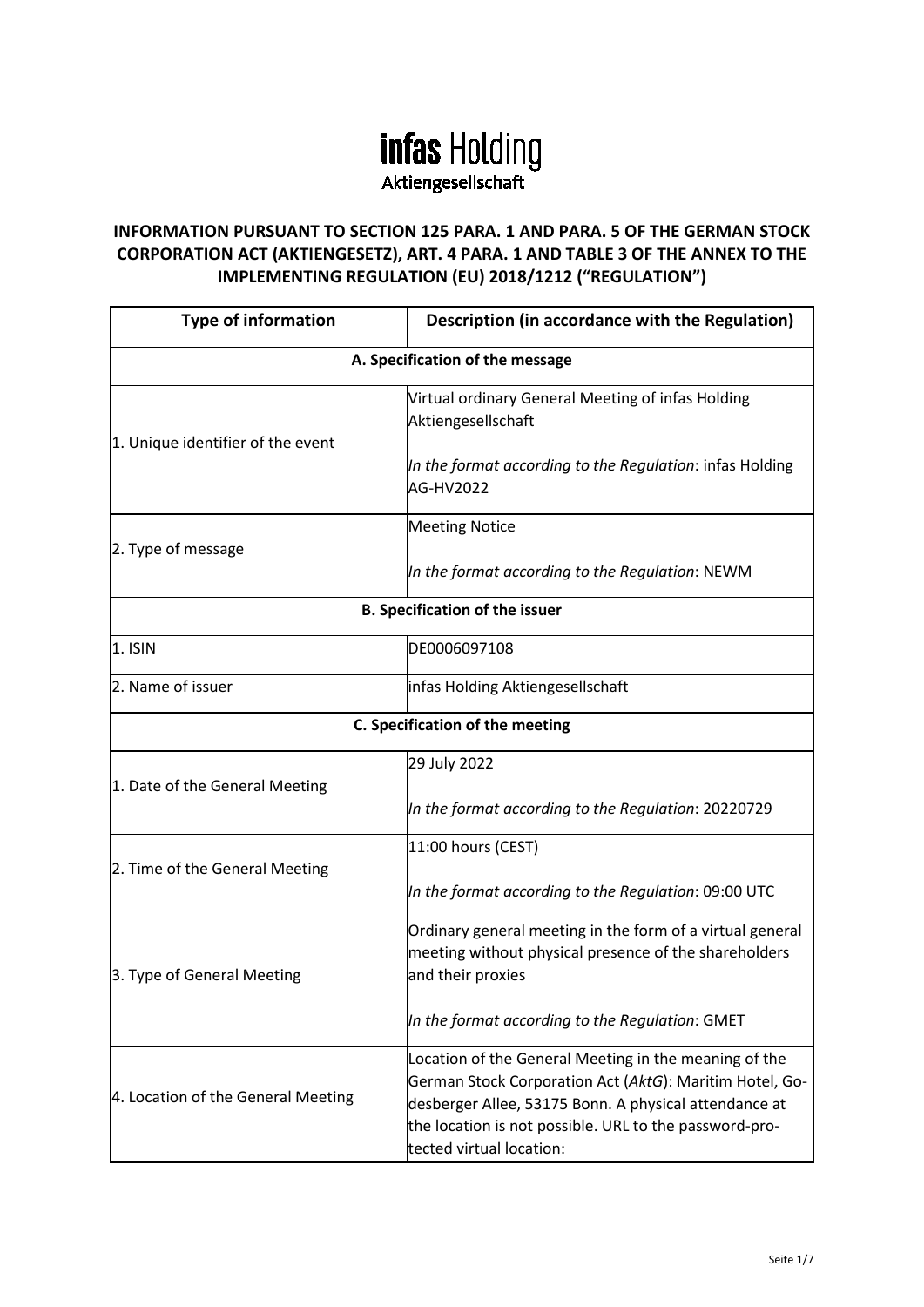|                                                                                                            | www.infas-holding.de/hv2022                                                                                                                                                                                                                                                                                                                                   |
|------------------------------------------------------------------------------------------------------------|---------------------------------------------------------------------------------------------------------------------------------------------------------------------------------------------------------------------------------------------------------------------------------------------------------------------------------------------------------------|
|                                                                                                            | In the format according to the Regulation: GMET                                                                                                                                                                                                                                                                                                               |
| 5. Record Date                                                                                             | 7 July 2022, 24:00 hours (CEST)<br>This Record Date according to the Regulation is a banking<br>work-related date which does not correspond to the Rec-<br>ord Date within the meaning of Section 123 (4) sentence<br>2 German Stock Corporation Act (AktG). A detailed expla-<br>nation can be found in the convocation document for the<br>general meeting. |
|                                                                                                            | In the format according to the Regulation: 20220707                                                                                                                                                                                                                                                                                                           |
| 6. Uniform Resource Locator (URL)                                                                          | www.infas-holding.de/hv2022                                                                                                                                                                                                                                                                                                                                   |
| D. Participation in the general meeting - Electronic postal vote                                           |                                                                                                                                                                                                                                                                                                                                                               |
| 1. Method of participation by shareholder                                                                  | Voting by electronic postal vote<br>In the format according to the Regulation: EV                                                                                                                                                                                                                                                                             |
| 2. Issuer deadline for the notification of<br>participation                                                | Registration for the General Meeting by no later than<br>22 July 2022, 24:00 hours (CEST)                                                                                                                                                                                                                                                                     |
|                                                                                                            | In the format according to the Regulation: 20220722;<br>22:00 UTC                                                                                                                                                                                                                                                                                             |
|                                                                                                            | Until the start of voting at the virtual General Meeting on<br>29 July 2022                                                                                                                                                                                                                                                                                   |
| 3. Issuer deadline for voting                                                                              | In the format according to the Regulation: 20220729; un-<br>til the start of voting                                                                                                                                                                                                                                                                           |
| D. Participation in the general meeting - Proxy and instruction to the proxies<br>appointed by the Company |                                                                                                                                                                                                                                                                                                                                                               |
| 1. Method of participation by shareholder                                                                  | Voting by proxy and instruction to the proxies appointed<br>by the Company                                                                                                                                                                                                                                                                                    |
|                                                                                                            | In the format according to the Regulation: PX                                                                                                                                                                                                                                                                                                                 |
| 2. Issuer deadline for the notification of<br>participation                                                | Registration for the General Meeting by no later than<br>22 July 2022, 24:00 hours (CEST)                                                                                                                                                                                                                                                                     |
|                                                                                                            | In the format according to the Regulation: 20220722;<br>22:00 UTC                                                                                                                                                                                                                                                                                             |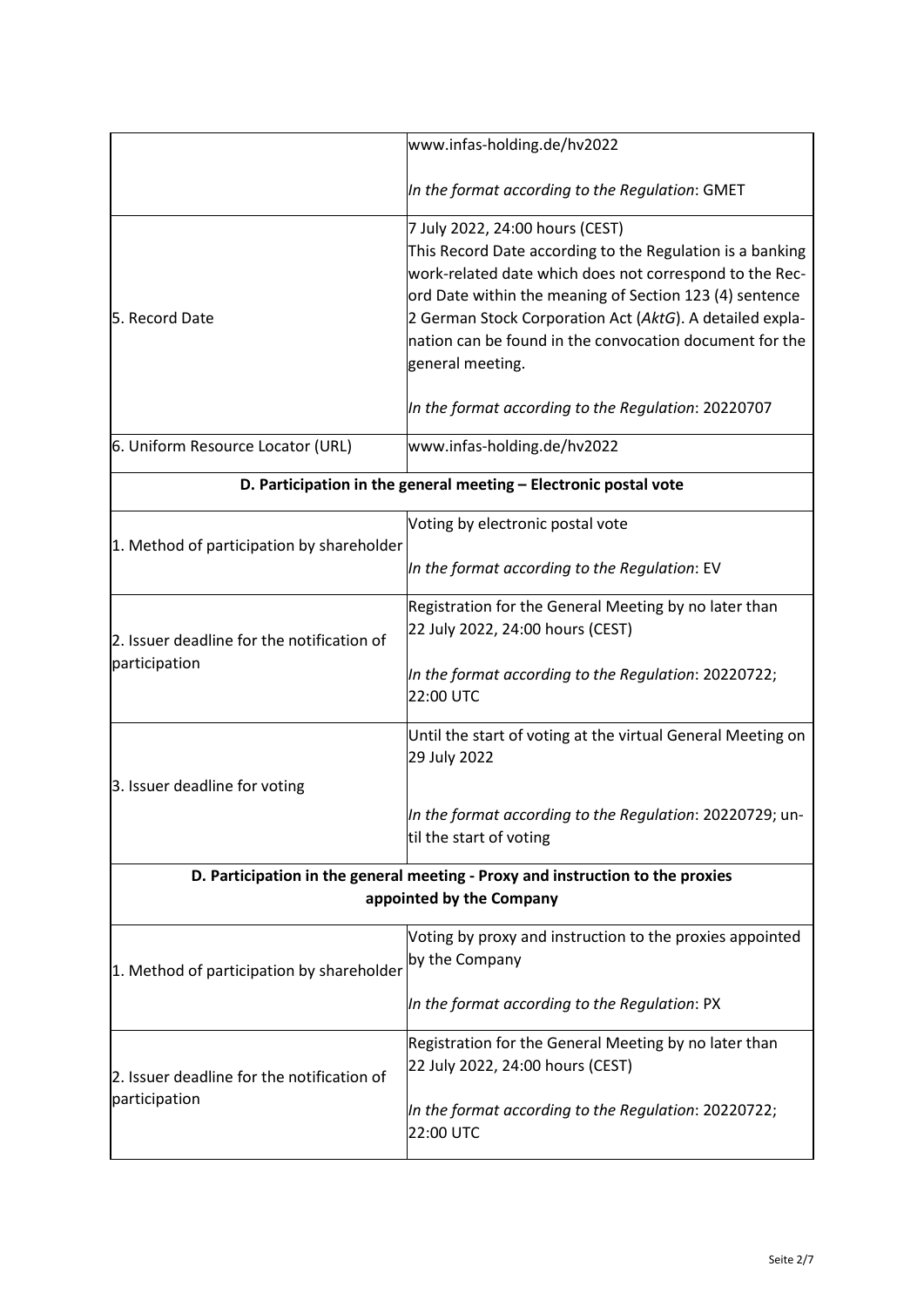| 3. Issuer deadline for voting                               | Voting by proxy and instruction to the proxies appointed<br>by the Company via the AGM Portal: Until the start of vot-<br>ing at the virtual General Meeting on 29 July 2022                                                                                                                                          |
|-------------------------------------------------------------|-----------------------------------------------------------------------------------------------------------------------------------------------------------------------------------------------------------------------------------------------------------------------------------------------------------------------|
|                                                             | In the format according to the Regulation: 20220729; un-<br>til the start of voting                                                                                                                                                                                                                                   |
|                                                             | Voting by proxy and instruction to the proxies appointed<br>by the Company in text form by letter, telefax, or e-mail:<br>28 July 2022, 24:00 hours (CEST) (receipt)                                                                                                                                                  |
|                                                             | In the format according to the Regulation: 20220728;<br>22:00 UTC                                                                                                                                                                                                                                                     |
|                                                             | D. Participation in the general meeting - Proxy to a third party                                                                                                                                                                                                                                                      |
|                                                             | Granting proxy and – if applicable – issuing instructions to<br>a third party (including to an intermediary, a financial in-<br>stitution, a shareholders' association or any other person<br>1. Method of participation by shareholder or institution within the meaning of Section 135(8) Stock<br>Corporation Act) |
|                                                             | In the format according to the Regulation: PX                                                                                                                                                                                                                                                                         |
| 2. Issuer deadline for the notification of<br>participation | Registration for the General Meeting by no later than<br>22 July 2022, 24:00 hours (CEST)                                                                                                                                                                                                                             |
|                                                             | In the format according to the Regulation: 20220722;<br>22:00 UTC                                                                                                                                                                                                                                                     |
| 3. Issuer deadline for voting                               | Voting by electronic postal vote: Until the start of voting<br>at the virtual General Meeting on 29 July 2022                                                                                                                                                                                                         |
|                                                             | In the format according to the Regulation: 20220729; un-<br>til the start of voting                                                                                                                                                                                                                                   |
|                                                             | Voting by proxy and instruction to the proxies appointed<br>by the Company via the AGM Portal: Until the start of vot-<br>ing at the virtual General Meeting on 29 July 2022                                                                                                                                          |
|                                                             | In the format according to the Regulation: 20220729; un-<br>til the start of voting                                                                                                                                                                                                                                   |
|                                                             | Voting by proxy and instruction to the proxies appointed<br>by the Company in text form by letter, telefax, or e-mail:<br>28 July 2022, 24:00 hours (CEST) (receipt)                                                                                                                                                  |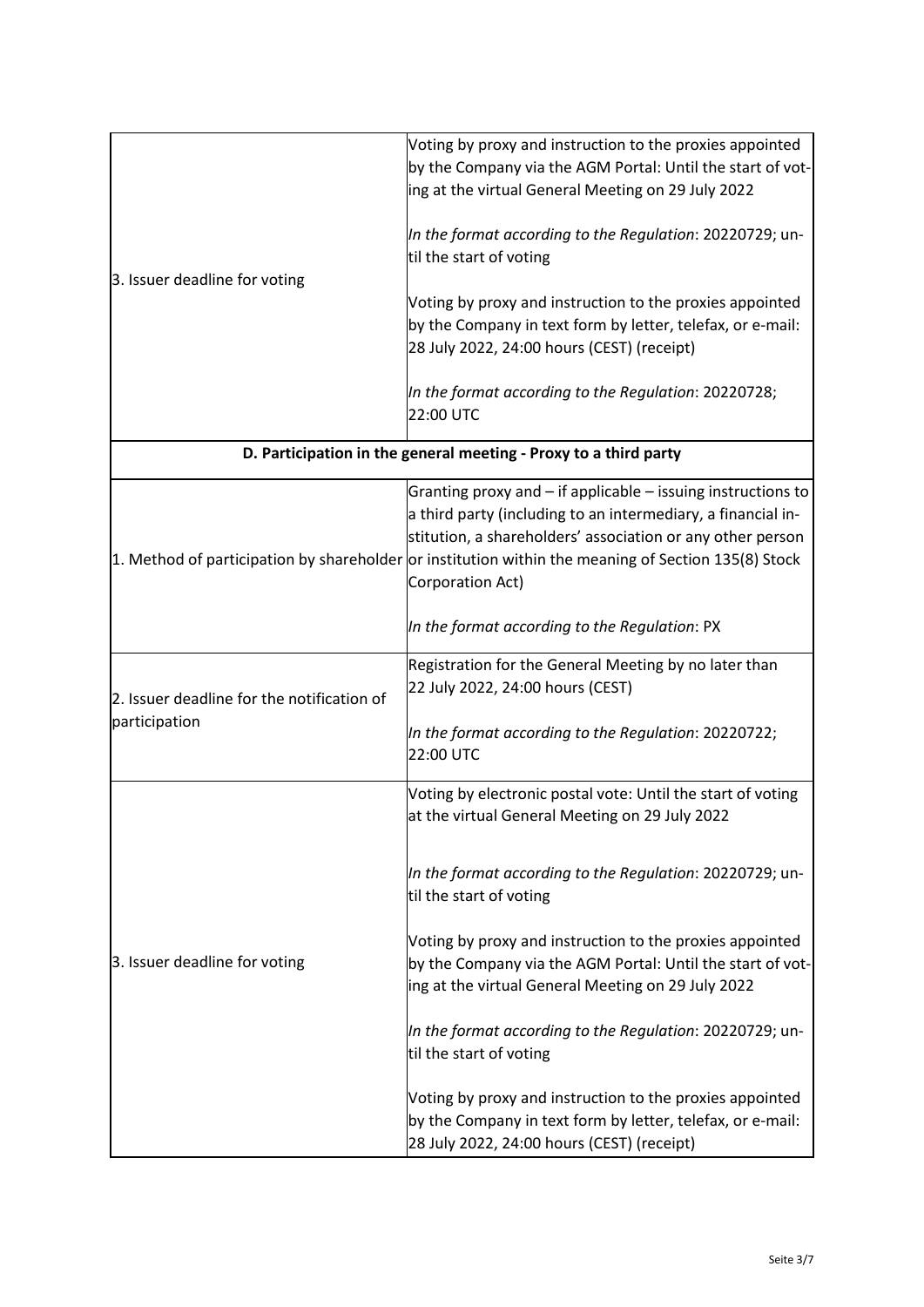|                                                        | In the format according to the Regulation: 20220728;<br>22:00 UTC                                                                                                                                                                                                                                                                                                                                                                                                                              |  |
|--------------------------------------------------------|------------------------------------------------------------------------------------------------------------------------------------------------------------------------------------------------------------------------------------------------------------------------------------------------------------------------------------------------------------------------------------------------------------------------------------------------------------------------------------------------|--|
| E. Agenda - Agenda item 1                              |                                                                                                                                                                                                                                                                                                                                                                                                                                                                                                |  |
| 1. Unique identifier of the agenda item                | $\mathbf{1}$                                                                                                                                                                                                                                                                                                                                                                                                                                                                                   |  |
| 2. Title of the agenda item                            | Presentation of the adopted annual financial statements<br>and the approved consolidated financial statements of in-<br>fas Holding Aktiengesellschaft as of 31 December 2021,<br>the management report and the group management re-<br>port of the management board for the fiscal year 2021,<br>the report of the supervisory board and the explanatory<br>report of the management board on the disclosures pur-<br>suant to Sections 289a (1), 315a (1) of the German Com-<br>mercial Code |  |
| 3. Uniform Resource Locator (URL) of the<br>materials  | www.infas-holding.de/hv2022                                                                                                                                                                                                                                                                                                                                                                                                                                                                    |  |
| 4. Vote                                                | None                                                                                                                                                                                                                                                                                                                                                                                                                                                                                           |  |
| 5. Alternative voting options                          | N/A                                                                                                                                                                                                                                                                                                                                                                                                                                                                                            |  |
| E. Agenda - Agenda item 2                              |                                                                                                                                                                                                                                                                                                                                                                                                                                                                                                |  |
| 1. Unique identifier of the agenda item                | $\overline{2}$                                                                                                                                                                                                                                                                                                                                                                                                                                                                                 |  |
| 2. Title of the agenda item                            | Resolution of the appropriation of the balance sheet<br>profit for the fiscal year 2021                                                                                                                                                                                                                                                                                                                                                                                                        |  |
| 3. Uniform Resource Locator (URL) of the<br>lmaterials | www.infas-holding.de/hv2022                                                                                                                                                                                                                                                                                                                                                                                                                                                                    |  |
| 4. Vote                                                | The agenda item is subject to a binding vote                                                                                                                                                                                                                                                                                                                                                                                                                                                   |  |
|                                                        | In the format according to the Regulation: BV                                                                                                                                                                                                                                                                                                                                                                                                                                                  |  |
| 5. Alternative voting options                          | The following voting options are available for the voting:<br>favour,<br>abstention<br>vote<br>in<br>vote<br>against,<br>In the format according to the Regulation: VF, VA, AB                                                                                                                                                                                                                                                                                                                 |  |
| E. Agenda - Agenda item 3                              |                                                                                                                                                                                                                                                                                                                                                                                                                                                                                                |  |
| 1. Unique identifier of the agenda item                | З                                                                                                                                                                                                                                                                                                                                                                                                                                                                                              |  |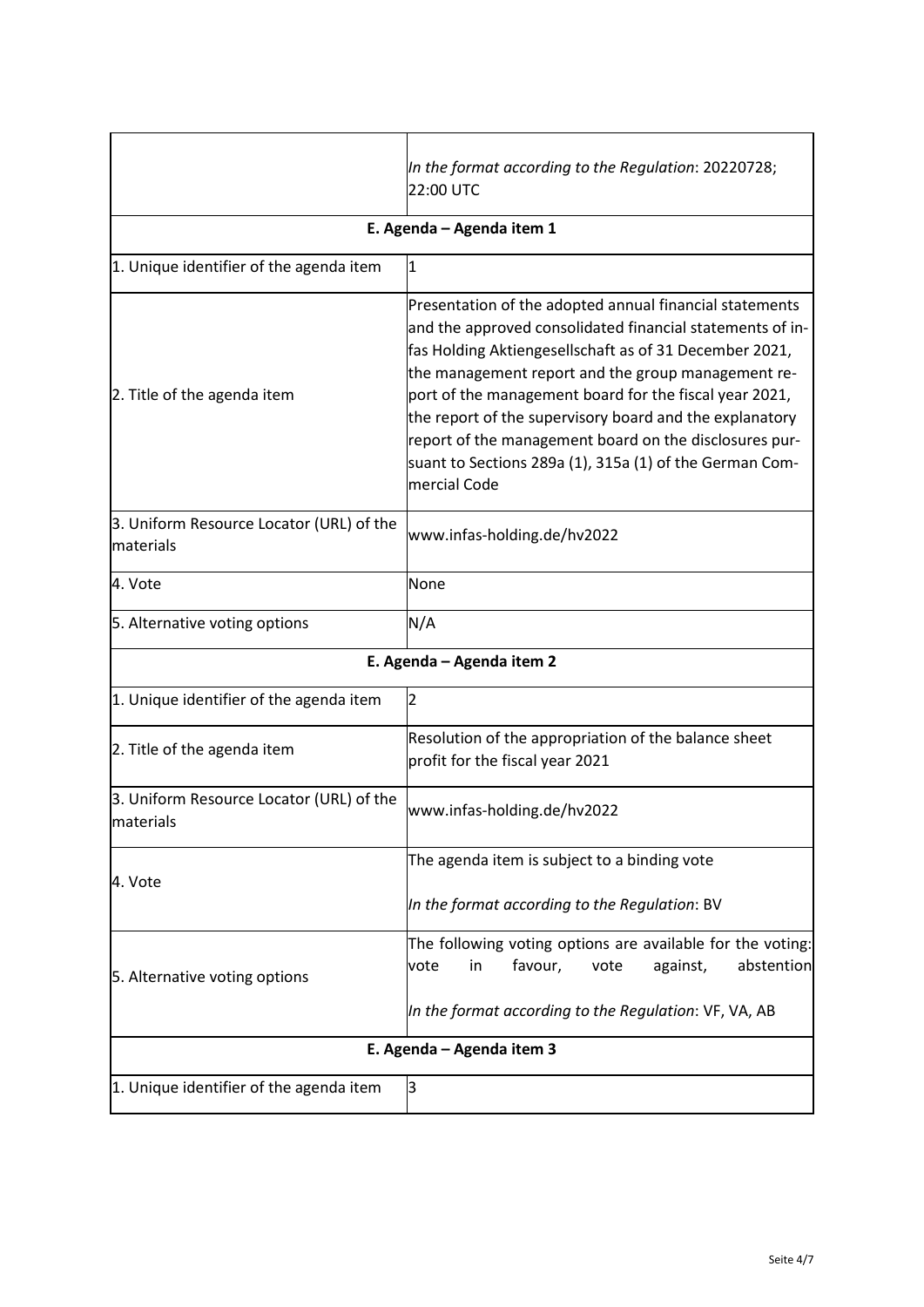| 2. Title of the agenda item                           | Resolution on the approval of the actions of the manage-   |  |
|-------------------------------------------------------|------------------------------------------------------------|--|
|                                                       | ment board                                                 |  |
| 3. Uniform Resource Locator (URL) of the<br>materials | www.infas-holding.de/hv2022                                |  |
| 4. Vote                                               | The agenda item is subject to a binding vote               |  |
|                                                       | In the format according to the Regulation: BV              |  |
|                                                       | The following voting options are available for the voting: |  |
| 5. Alternative voting options                         | vote in favour, vote against, abstention                   |  |
|                                                       | In the format according to the Regulation: VF, VA, AB      |  |
| E. Agenda - Agenda item 4                             |                                                            |  |
| 1. Unique identifier of the agenda item               | 4                                                          |  |
|                                                       | Resolution on the approval of the actions of the supervi-  |  |
| 2. Title of the agenda item                           | sory board                                                 |  |
| 3. Uniform Resource Locator (URL) of the<br>materials | www.infas-holding.de/hv2022                                |  |
| 4. Vote                                               | The agenda item is subject to a binding vote               |  |
|                                                       | In the format according to the Regulation: BV              |  |
|                                                       | The following voting options are available for the voting: |  |
| 5. Alternative voting options                         | vote in favour, vote against, abstention                   |  |
|                                                       | In the format according to the Regulation: VF, VA, AB      |  |
|                                                       | E. Agenda - Agenda item 5                                  |  |
| 1. Unique identifier of the agenda item               | 5                                                          |  |
| 2. Title of the agenda item                           | Resolution on the election of a supervisory board mem-     |  |
|                                                       | ber                                                        |  |
| 3. Uniform Resource Locator (URL) of the<br>materials | www.infas-holding.de/hv2022                                |  |
| 4. Vote                                               | The agenda item is subject to a binding vote               |  |
|                                                       | In the format according to the Regulation: BV              |  |
| 5. Alternative voting options                         | The following voting options are available for the voting: |  |
|                                                       | vote in favour, vote against, abstention                   |  |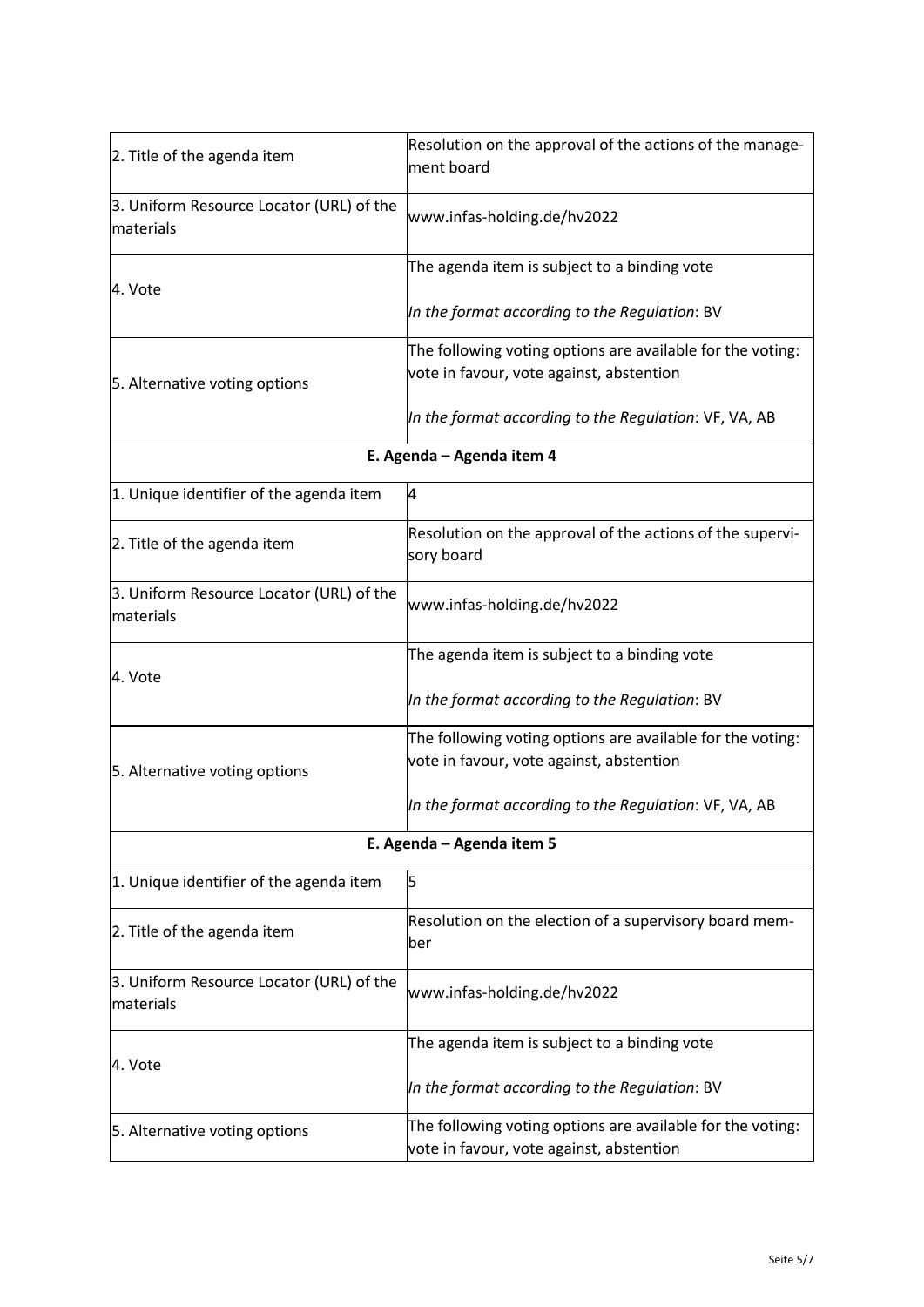|                                                                                                                                                | In the format according to the Regulation: VF, VA, AB                                                                                                                                   |  |
|------------------------------------------------------------------------------------------------------------------------------------------------|-----------------------------------------------------------------------------------------------------------------------------------------------------------------------------------------|--|
| E. Agenda - Agenda item 6                                                                                                                      |                                                                                                                                                                                         |  |
| 1. Unique identifier of the agenda item                                                                                                        | 6                                                                                                                                                                                       |  |
| 2. Title of the agenda item                                                                                                                    | Appointment of the auditor for the fiscal year 2022                                                                                                                                     |  |
| 3. Uniform Resource Locator (URL) of the<br>materials                                                                                          | www.infas-holding.de/hv2022                                                                                                                                                             |  |
| 4. Vote                                                                                                                                        | The agenda item is subject to a binding vote                                                                                                                                            |  |
|                                                                                                                                                | In the format according to the Regulation: BV                                                                                                                                           |  |
|                                                                                                                                                | The following voting options are available for the voting:                                                                                                                              |  |
| 5. Alternative voting options                                                                                                                  | vote in favour, vote against, abstention                                                                                                                                                |  |
|                                                                                                                                                | In the format according to the Regulation: VF, VA, AB                                                                                                                                   |  |
| E. Agenda - Agenda item 7                                                                                                                      |                                                                                                                                                                                         |  |
| 1. Unique identifier of the agenda item                                                                                                        | 7                                                                                                                                                                                       |  |
| 2. Title of the agenda item                                                                                                                    | Presentation for discussion of the compensation report<br>for the financial year 2021 prepared and audited in ac-<br>cordance with section 162 of the German Stock Corpora-<br>tion Act |  |
| 3. Uniform Resource Locator (URL) of the<br>materials                                                                                          | www.infas-holding.de/hv2022                                                                                                                                                             |  |
| 4. Vote                                                                                                                                        | None                                                                                                                                                                                    |  |
| 5. Alternative voting options                                                                                                                  | N/A                                                                                                                                                                                     |  |
| F. Specification of the deadlines regarding the exercise of other shareholders rights - Transmission<br>of motions for additions to the agenda |                                                                                                                                                                                         |  |
| 1. Object of deadline                                                                                                                          | Requests for additional agenda items (Section 122 para. 2<br><b>German Stock Corporation Act)</b>                                                                                       |  |
| 2. Applicable issuer deadline                                                                                                                  | 28 June 2022, 24:00 hours (CEST)                                                                                                                                                        |  |
|                                                                                                                                                | In the format according to the Regulation: 20220628;<br>22:00 UTC                                                                                                                       |  |
|                                                                                                                                                |                                                                                                                                                                                         |  |